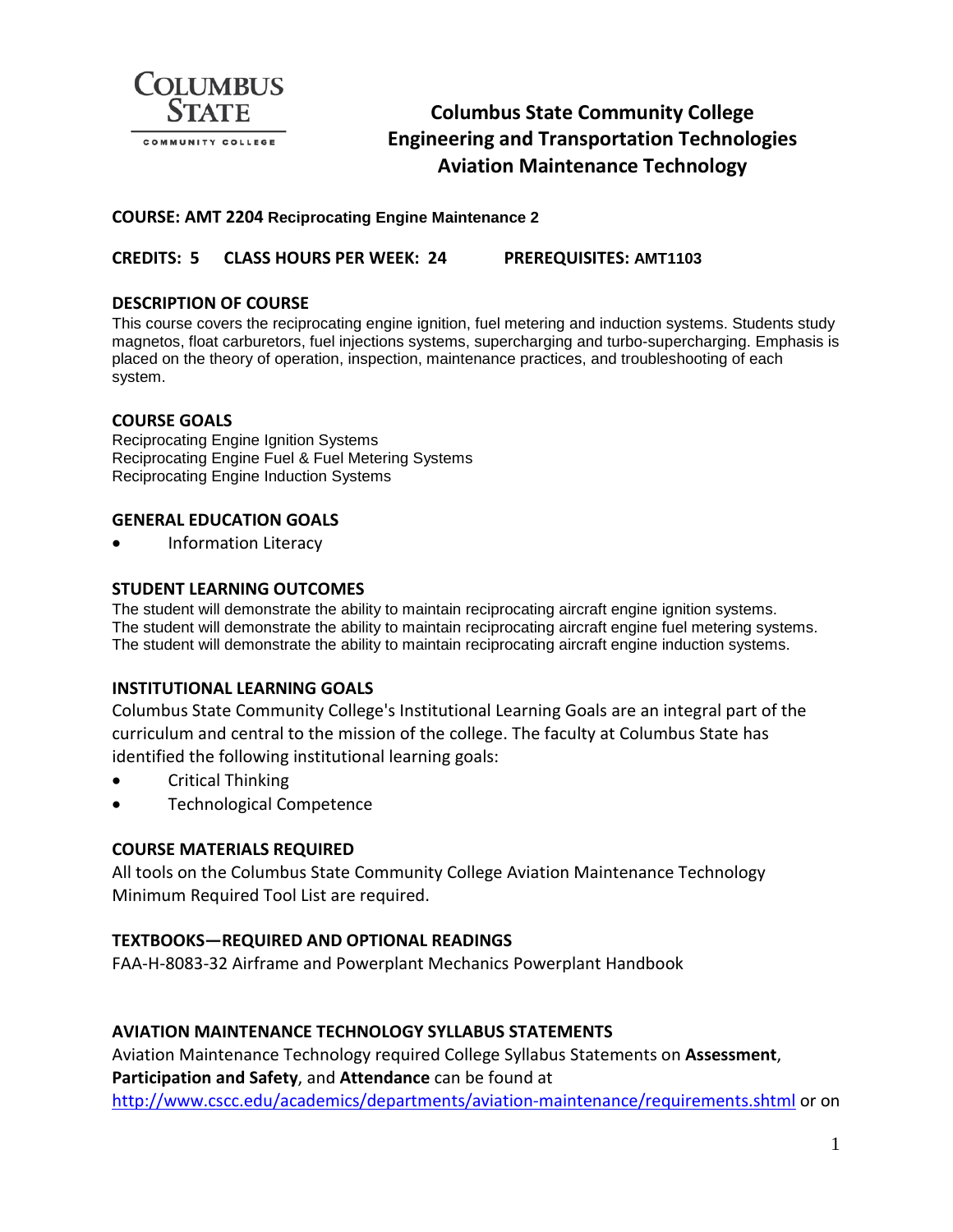the College website –Search 'Aviation'; click on 'Aviation Maintenance'; click on 'Requirements' tab.

# **SPECIAL COURSE REQUIREMENTS**

Part 147 Para 147.21 (d) (3) and 147.31 (b) state that tests must be given in all subject areas and that the tests given must all be passed.

As students progress through the program, they will be given subject area tests relative to the course subject areas. Students must demonstrate a 70% minimum passing score on every subject test. If a subject area test is failed, the student will be given additional opportunities to pass the subject test. All subject tests must be passed before a certificate of program completion can be issued.

FAA Subject Are Test for this course:

V-L Ignition and Starting Systems V-M Fuel Metering Systems V-N Engine Fuel Systems V-O Induction and Engine Airflow Systems

To be awarded a Certificate of Program Completion, in addition to subject area testing, the student must also:

Successfully pass each course required for the certificate. Requirements for passing each course include:

A 70% average evaluation for graded course elements. Instructors determine the weights of course grading.

Successful completion of all required laboratory requirements of the course.

Attendance in compliance with the attendance policy.

Students can pass a course with a grade of "D", however students must have a minimum overall Grade Point Average of 2.0 (out a possible 4.0) to be awarded a certificate of completion. Courses can be repeated to improve grades.

| Grade Area | Weight | Percentage<br>Earned | Lab Project                          | Pass | Fail |
|------------|--------|----------------------|--------------------------------------|------|------|
| Unit Tests | 40%    |                      | Overhaul Magneto &<br><b>Harness</b> |      |      |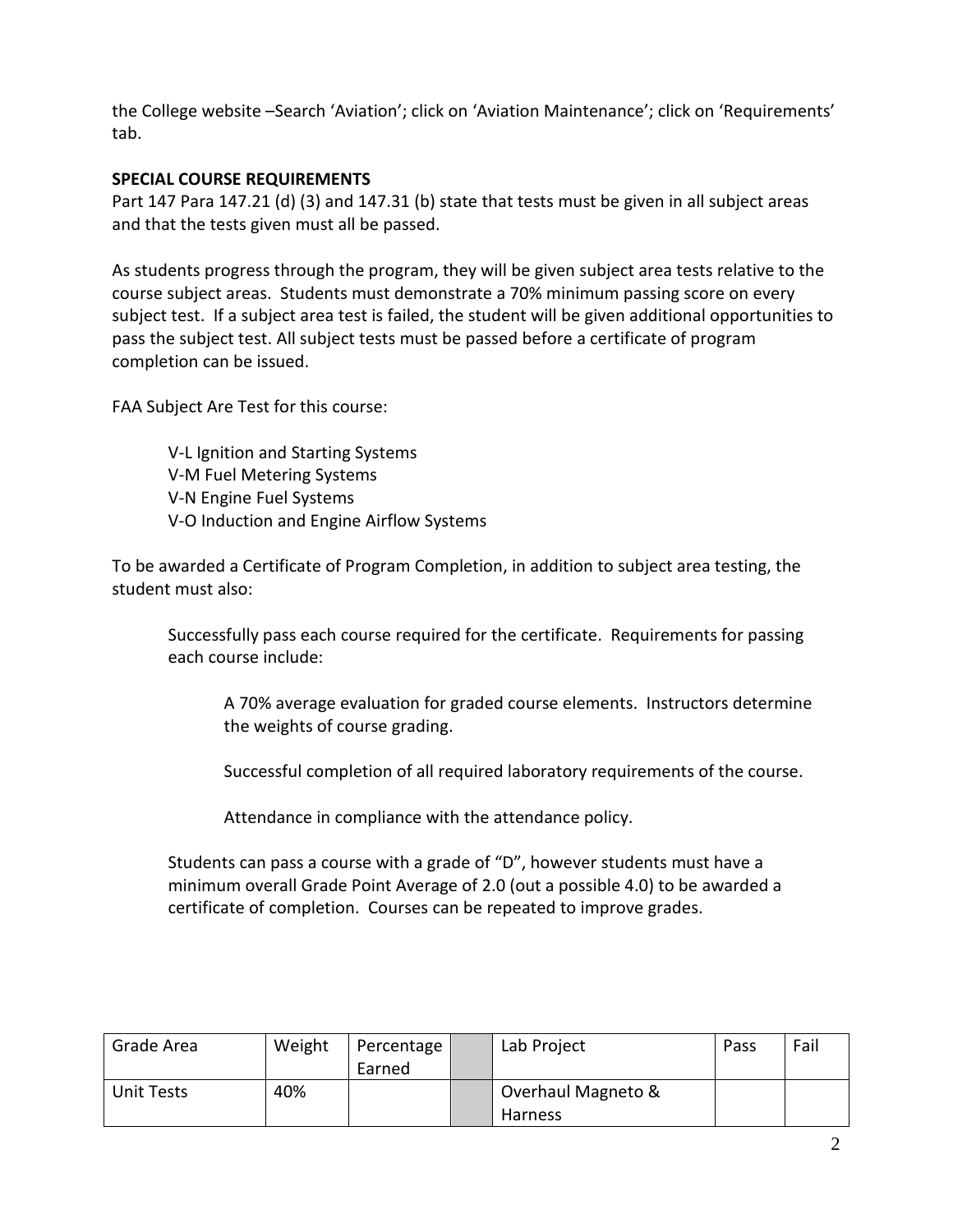| Quiz                | 15%  |  | <b>Inspect and Service</b> |  |
|---------------------|------|--|----------------------------|--|
|                     |      |  | Ignition System            |  |
| Final               | 20%  |  | <b>Overhaul Carburetor</b> |  |
| Participation &     | 10%  |  | Inspect and Service Fuel   |  |
| Safety              |      |  | Metering and Engine Fuel   |  |
|                     |      |  | System                     |  |
| Other $-$<br>15%    |      |  | Inspect and service        |  |
|                     |      |  | <b>Induction System</b>    |  |
| Total               | 100% |  |                            |  |
| Course Letter Grade |      |  |                            |  |
|                     |      |  |                            |  |

Student Resources, Rights, and Responsibilities: Columbus State Community College required College Syllabus Statements on College Policies and Student Support Services can be found at [https://www.cscc.edu/academics/syllabus.shtml.](https://www.cscc.edu/academics/syllabus.shtml)